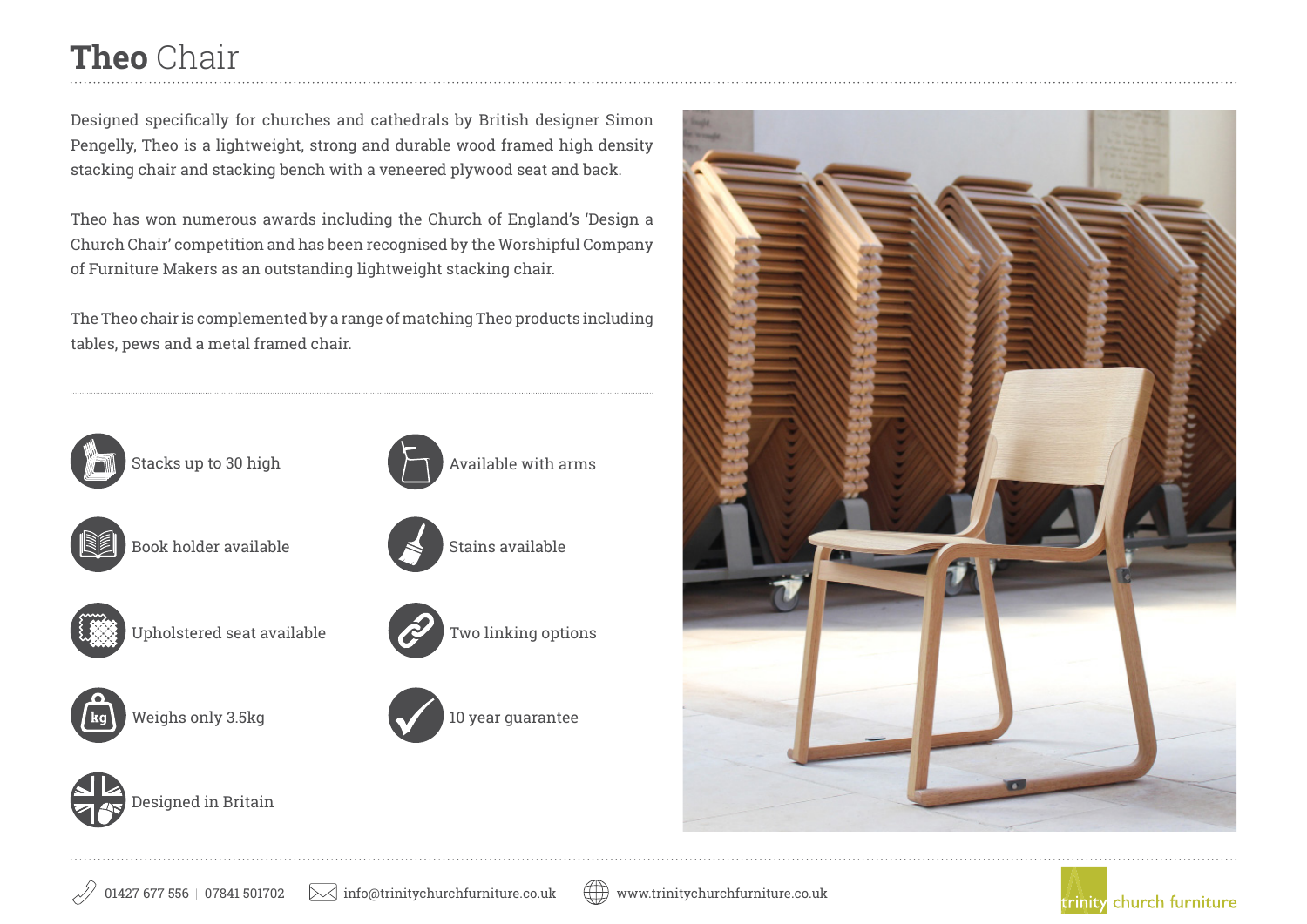## **Theo** Chair

 $\mathcal{D}$